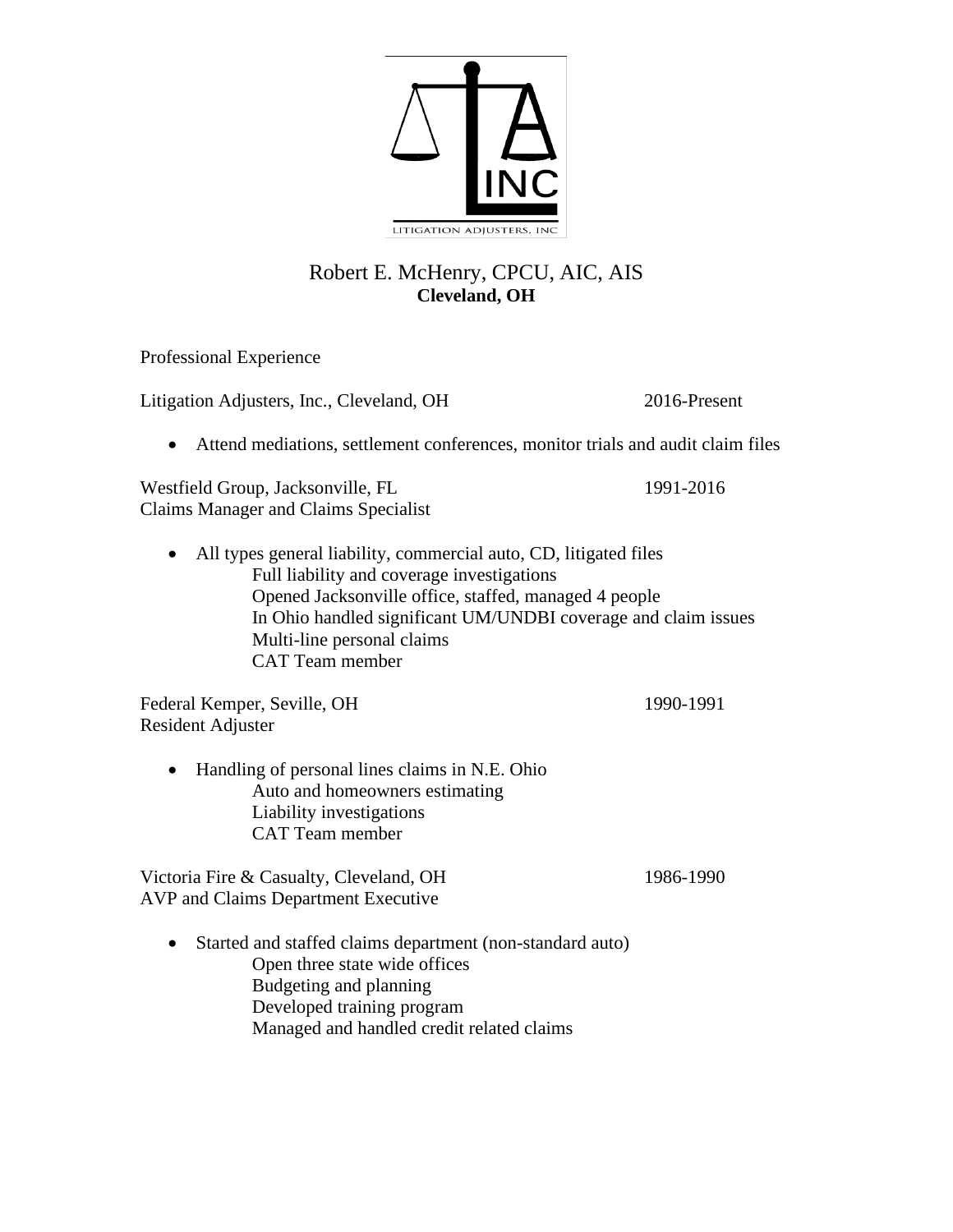Progressive, Cleveland, OH 1979-1986 Manager Cleveland South office

• Oversee and develop staff field claims operation Supervise and handle high-risk auto and homeowner claims General liability and commercial property losses Vendor single interest losses Financial responsibility bond incidents

Grange Mutual Casualty Company 1975-1979 Senior Adjuster

• Handle claims in three N.E. Ohio counties Personal auto and homeowners Liability investigations Auto and property estimating Commercial lines

## **EDUCATION**

## UNIVERSITY OF AKRON 1969-1973

• A.S. Transportation Photographer Buchtelite Newspaper Intramural Bowling Team

## **MEMBERSHIPS**

• Trade, business and personal affiliations CPCU Society Claims Interest Group Claims Interest Group Chair Interest Group Governor (four IGs) Board of Directors Executive Committee Member

Various task forces

Past-President Akron/Canton Chapter CPCU Started scholarship golf outing Modernized chapter into "Circle of Excellence" program Member N. Florida chapter CPCU Fast-pitch softball coach San Jose Catholic School Oakleaf Sports Association Director of Softball Created softball program